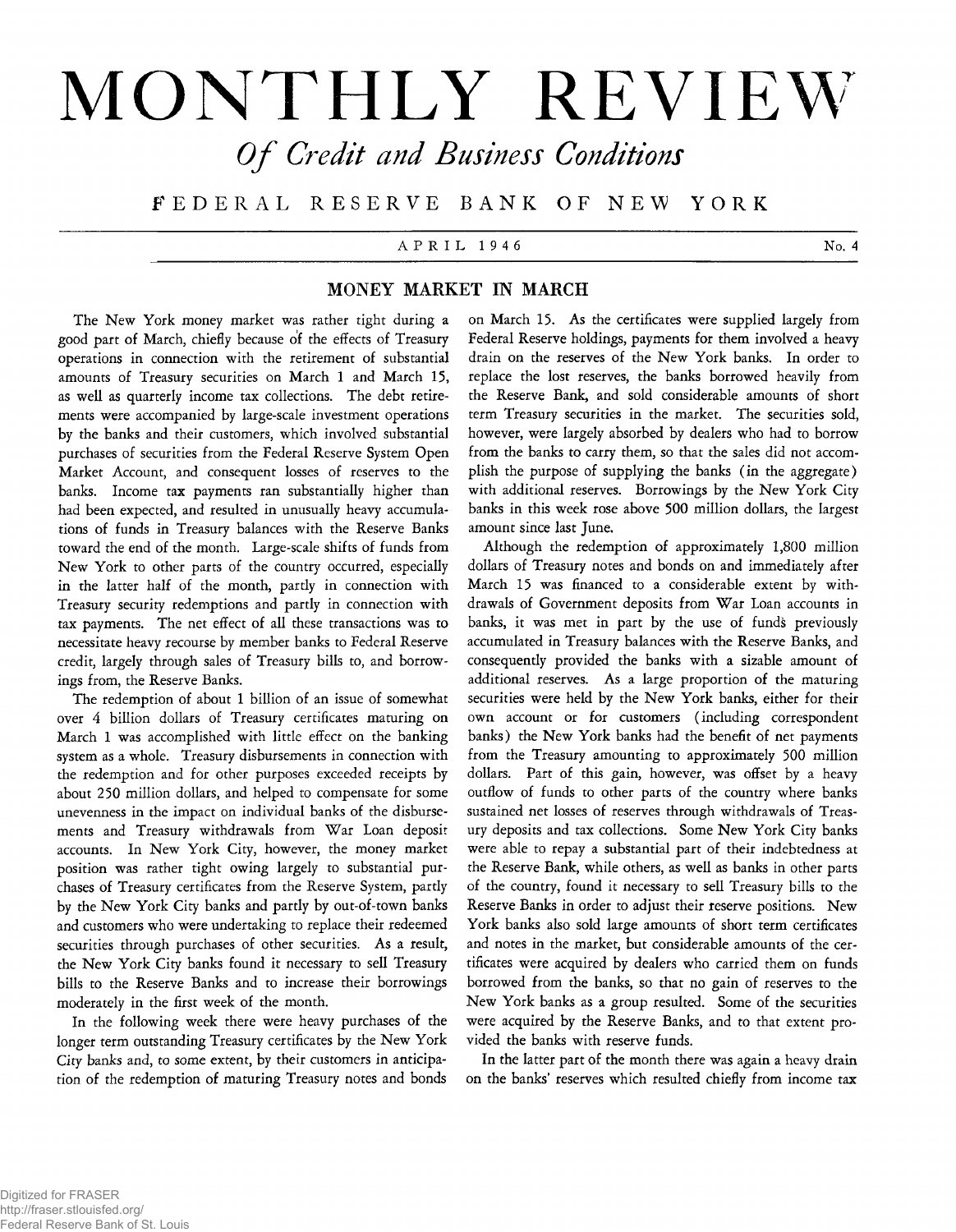collections. These collections ran well above earlier estimates and resulted in an increase in the Treasury balances with the Reserve Banks to nearly 1,400 million dollars on March 27. The resulting loss of funds necessitated further heavy sales by member banks of short term Government securities, including Treasury bills and short term certificates and notes, some of which again were absorbed by dealers, while others were absorbed by the Reserve Banks. Holdings of Treasury bills by the Reserve System rose to higher levels than ever before, while the holdings of commercial banks were correspondingly reduced. In the case of the reporting New York City banks, Treasury bill holdings on March 27 fell to the lowest level since 1939.

In view of the extraordinary accumulation of Treasury deposits in the Reserve Banks, however, it became possible for the Treasury, in making plans for the redemption of approximately 2 billion dollars of Treasury certificates on April 1, to reduce the amount of its withdrawal of funds from War Loan deposit accounts in the commercial banks to a little over 1 billion dollars. It is to be expected, therefore, that the Treasury will make net disbursements of more than 1 billion dollars on, or shortly after April 1, which should have the effect of easing the reserve position of the commercial banks considerably.

#### MEMBER BANK CREDIT

Loans to brokers and dealers on Government securities by New York City banks increased substantially during March chiefly as a result of the heavy sales of Treasury certificates of early maturities by banks and others, a large part of which were absorbed by the dealers. Presumably these loans will be largely repaid on, or soon after April 1, when the dealers will receive payment from the Treasury for that part of their holdings which is redeemed, and will sell the new certificates received in exchange for the remainder.

Largely as a result of the two redemption operations in March, Government security holdings of the weekly reporting member banks in 101 cities declined about 2 billion dollars in the three weeks ended March 20. Although the total holdings of the weekly reporting banks in New York City are roughly half those of the institutions reporting from 100 other centers, the net reduction was the same for each group of banks, a billion dollars, reflecting the pressure on New York City banks' reserves, largely as a result of the outflow of funds to other parts of the country.

The expansion of commercial, industrial, and agricultural loans continued in March and lifted the total for all reporting member banks to a new peak since this series was first compiled in May 1937. In fact, the "commercial" loans of New York City banks appear to be at the highest level since the peak was reached in 1920 (precisely comparable records are not available). The total for banks in 101 cities on March 20 was 7,491 million dollars, a gain of 1,723 million or 30 per cent over the low point in May of last year and of 1,336 million or 22 per cent over the corresponding week of 1945. At this





time last year, business loans were contracting, whereas this year there has been a contraseasonal rise since the beginning of the year. It appears, furthermore, that the expansion of business borrowing has been fairly widespread as all but five Federal Reserve Districts have shown gains of more than 30 per cent since last May, as illustrated in the accompanying chart, based on data of weekly reporting member banks. The increase was largest relatively in the St. Louis, Dallas, and Richmond Districts, where the gains ranged around 48 per cent to more than 55 per cent. The next four districts, Philadelphia, New York, Atlanta, and San Francisco, averaged close to 35 per cent. In Minneapolis, the slight gain may be attributable to seasonal factors affecting farm loans. In dollar amount, the New York District accounted for approximately 45 per cent of the increase for all the districts.

Although large term loans to business have been an important factor in the upswing in commercial loans, the extension of smaller short term loans on a wider scale appears to be assuming greater significance at least in New York City. Reports from a dozen large City banks on new loans made in the first 15 days of March indicated that an unusually large number of short term loans (including renewals) were granted, amounting in the aggregate to 216 million dollars, the largest amount shown in any quarterly report since the beginning of 1939 (when the series was first compiled). The number of loans extended was considerably greater than in either the first half of December or the first half of March 1945. On the other hand, the long term loans (those maturing in more than a year) made in the first half of March of this year amounted to only 61 million dollars, the smallest total since September 1943. The New York banks' experience may not be typical, however, as the latest available information for banks in principal cities in other parts of the country (for December 1-15, 1945) showed term loans at new high levels, while short term credits granted were not as large as in some earlier periods.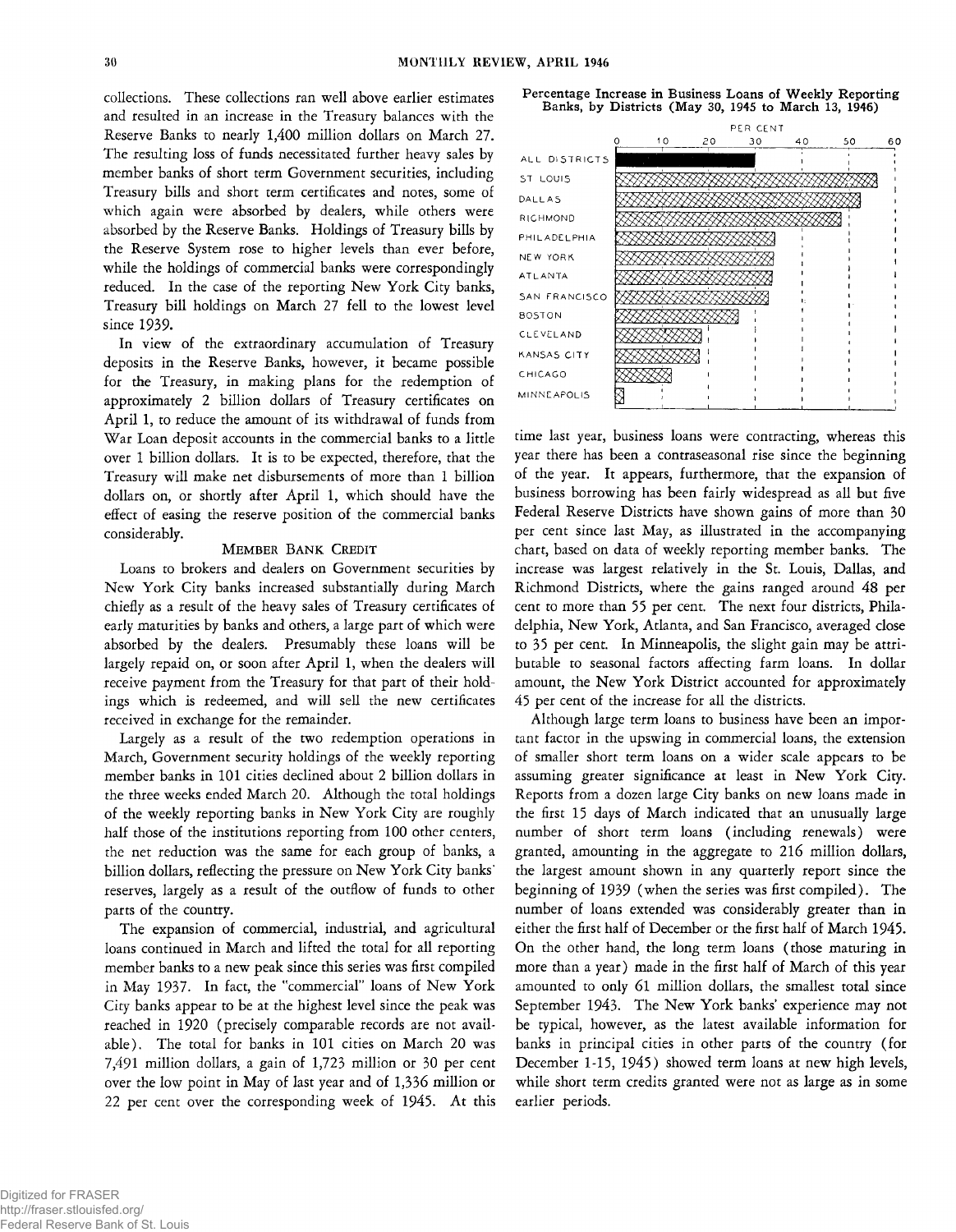## NEW CORPORATE FINANCING

New corporate financing in the first quarter of 1946 amounted to about one billion dollars (partly estimated), compared with approximately 860 million in the corresponding quarter of 1945. A decline in new offerings for refunding purposes was more than offset by an expansion of 'new money" flotations which, at 290 million dollars in the first three months of this year, were more than double the 132 million of new capital issues placed on the market in the same period of 1945. Refunding issues amounted to 608 in the first quarter of 1946, against 729 million dollars a year previous.

Both refunding and new capital securities offered in the first three months of this year were well below the totals for the last quarter of 1945; the decline for refundings was relatively much greater than for new capital issues, but was less than had been expected in view of the huge volume of refinancing operations crowded into the latter part of last year. Approximately three fourths of the securities floated in the past three months to raise new capital were issues of industrial concerns (all concerns other than railroads, public utilities, and financial companies), but that was a somewhat smaller proportion than in the previous two years. On the other hand, railroad and utility securities accounted for about two thirds of refunding issues, as against three fourths in recent years.

For the most part, the new securities issued during the first quarter of the year were favorably received by investors, although here and there, owing to the fact that an issue may have been considered 'over-priced" in relation to outstanding securities of comparable grade and maturity, the absorption by investors proceeded rather slowly. Much discussion and some uncertainty as to the future course of interest rates may also have been a factor in the rather slow distribution of a few long term issues in recent weeks. A falling off in new

#### **Domestic Corporate Security Issues for Refunding and for New Capital, Quarterly Totals\***



\* First quarter of 1946 partly estimated. Source: Commercial and Financial Chronicle.

stock flotations in the latter part of the quarter probably reflected the sizable decline in stock prices in February.

Most of the direct wartime influences on the corporate capital market were ended with the completion of the Treasury's war financing program successfully concluded with the Victory Loan, the relaxation of production controls after V-J Day, and the removal of the excess profits tax effective January 1, 1946. Some of the changed conditions under which the new issue market has been operating since the beginning of the year and their effects upon the volume and types of securities likely to be offered are set forth below.

1. Wartime restraints on the flotation of securities for the purpose of expanding plant, equipment, and working capital have been removed. Unlike World War I, the Government placed no direct restrictions on the issuance of corporate securities in World War II, but the Government's policy of financing war plant expansion and the working capital requirements of war producers with its own funds or through the guarantee of bank credits to war contractors, together with restrictions on the availability of equipment and shortages of raw materials for nonwar industries was equally effective in limiting the volume of corporation financing through new capital issues. The removal of these indirect restraints has cleared the way for an increased volume of new capital investments.

2. The completion of the Treasury's war financing program which employed the mechanism of War Loan drives, during which corporation security financing was largely suspended, signalized the restoration of more even conditions in the corporate new issue market, as corporate flotations need no longer be concentrated in between-drive months. Consequently, the peaks and valleys in the monthly totals of new issues since the middle of 1944 may well be replaced by more moderate month-to-month fluctuations.

3. The elimination of the excess profits tax has removed a powerful incentive for issuing refunding securities, although it remains to some extent for those corporations with fiscal years other than calendar years, since excess profits taxes are still payable on that portion of net income falling within the calendar year 1945.

While the heavy concentration of refunding operations in 1945 and the subsequent weakening of the "tax savings" factor raised some question as to the prospects for the continuation of such operations on a large scale, the further decline in yields on long term securities early this year gave new life to refinancing activities. The margin between interest on new securities and on the refunded issues had been narrowing gradually, thus making it less profitable to refund outstanding securities. This is shown in the accompanying table, which gives for each quarter beginning in 1945 the average coupon rate on new bond issues of 10 million dollars or more and on the securities which were retired out of the proceeds of the sale of new issues. (Coupon rates only were used be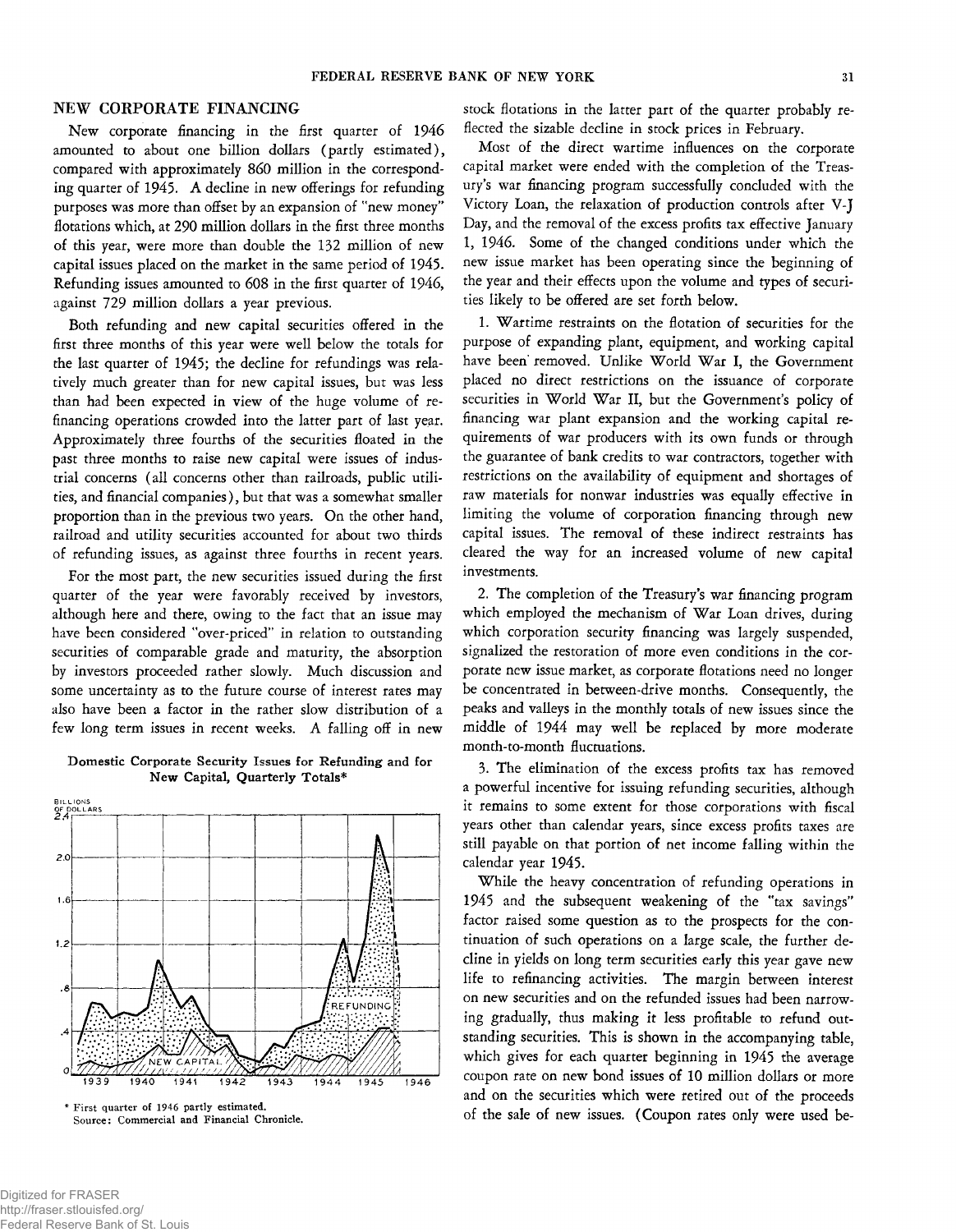cause of the lack of complete Information on offering prices, particularly for privately placed new issues, but it is believed that this does not materially affect the comparisons.) The

**Interest Savings on Refunding Issues\* (Weighted averages of coupon rates, in per cent per annum)**

| Quarter  | New    | Refunded | Interest |
|----------|--------|----------|----------|
|          | issues | issues   | savings  |
| 1945     | 3.26   | 4.44     | 1.18     |
|          | 2.97   | 4.03     | 1.06     |
| $Second$ | 3.05   | 3.75     | 0.70     |
|          | 2.93   | 3.65     | 0.72     |
| 1946     | 2.72   | 3.72     | 1.00     |

\* New fixed interest issues of 10 million dollars and over.

renewed decline in market yields on outstanding securities in the opening months of 1946, however, tended to extend the period in which worth-while savings could be obtained by replacing outstanding securities with new ones. In fact, the spread on actual refundings widened somewhat in the first quarter of this year, but that was largely because one sizable issue with a wide margin affected the average.

In a number of cases, recently issued securities have been replaced with new securities bearing still lower coupon rates, the repeated refinancing operations being made possible by the continued decline in long term interest rates. Among the most recent examples of this process were four issues of two railroads aggregating 207 million dollars, which were placed on the market in the first quarter of 1946, approximately six months after the securities they were to replace were first offered to the public. Thus, it would appear that the volume of corporation refunding operations in coming months will depend mainly upon the course of interest rates in the market.

## **CHANGING PATTERN OF DEBT IN THE UNITED STATES**

The pattern of indebtedness in the United States has been vastly altered as a consequence of the war. The Treasury's wartime financial requirements were so large that they lifted the Federal Government's net debt<sup>1</sup> to a level far surpassing the aggregate net indebtedness of all other groups including State and municipal governments as well as private debtors. It is estimated that at the end of 1945 the Federal net debt comprised more than 65 per cent of the aggregate national indebtedness in contrast to 22 per cent at the end of 1940. Private indebtedness fell from 68 per cent in 1940 to a little over 30 per cent last year, and the net debt of States and local governments from 10 to less than 4 per cent.

Total indebtedness in the United States, both public and private, exceeded 350 billion dollars in 1945, at least twice the prewar peak reached in 1930. This substantial increase was accompanied by an equally marked decline in interest rates, as a consequence of the abundance of funds resulting

from the huge inflow of gold between 1934 and 1941, the great expansion of Federal Reserve credit during the war, and the vast monetary structure which was built upon these primary bases of bank credit. Thus, although the aggregate volume of debt more than doubled between 1930 and 1945, average interest rates fell by about half, so that, even allowing for old debt that has not been refunded at lower rates, the actual interest burden apparently has not increased very much in actual amount, and has diminished in relation to the gross national product. The Federal Government's interest payments were between seven and eight times larger in 1945 than in 1930, but interest payable on private debt had been reduced substantially.

Changes in the total net debt and its major components over the past 30 years are shown in the accompanying chart along with the estimated gross national product. In general, as illustrated in the chart, private and public debt have shown little tendency to move together, and at times have moved in opposite directions. However, debts of the States and municipalities, included in the public debt totals, have varied more closely with changes in private debt, so that it has been the Federal debt primarily which has fluctuated independently of private debt. During both World Wars, of course, the total outstanding obligations of the Federal Government rose much more rapidly than private debt. But in peacetime, the Federal debt first declined gradually during the prosperous business conditions of the twenties while the expansion of the private debt gained momentum, and then grew during the depression of the thirties as a result of Government expenditures in connection with unemployment relief and financial assistance to business, agriculture, and home owners, while private borrowers paid off or defaulted on many of their obligations.

Prior to America's participation in World War I, the net private indebtedness of the nation accounted for 92 per cent

**Gross National Product and Net Indebtedness\***



\* Total debt exclusive of duplicating debt and corporate short term debt other than notes and accounts payable; 1945 estimated by the Federal other than notes and accounter Reserve Bank of New York. Source: U. S. Department of Commerce and Board of Governors of **the** Federal Reserve System.

<sup>&</sup>lt;sup>1</sup> Net after deducting such items as interagency debt, Government securities held by trust accounts, and Government loans to private enterprises and individuals.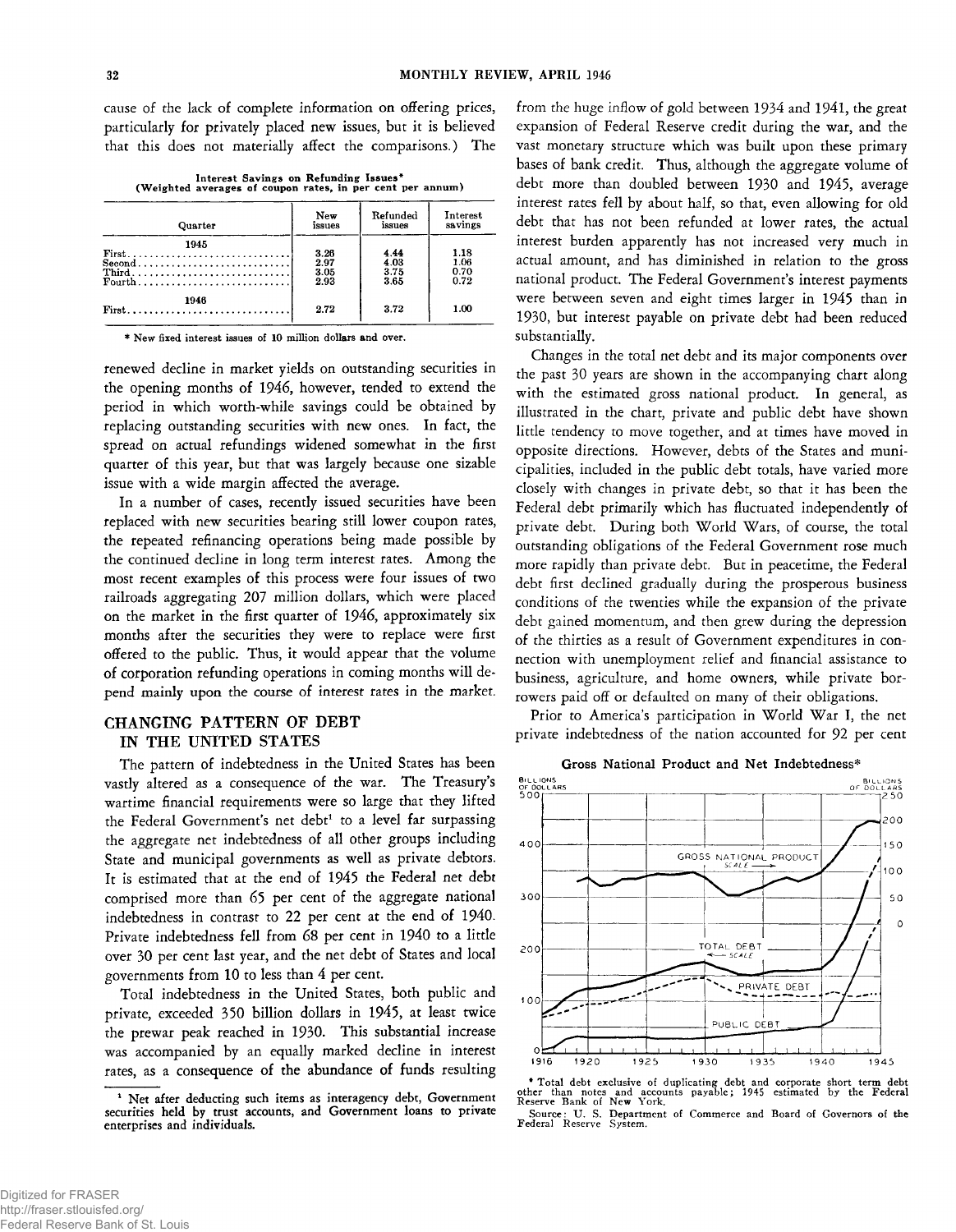of the total net debt. This proportion declined during that war and then rose during the twenties to 83 per cent at the end of 1930. Thereafter a steady decline ensued until, in 1945, private indebtedness came to only slightly more than 30 per cent of all debts. In dollar terms, aggregate debt of private individuals and business enterprises rose from 69 billion dollars in 1916 to 146 billion in 1930, and fell to around 115 billion (preliminary) last year.

Most of the expansion of private debt during the first World War (1916-19) came in the short term category, chiefly bank loans to nonbank investors on Government securities and to war contractors for working capital purposes. But the major factor in the subsequent expansion during the period of high level industrial activity and construction and of rising property values in the twenties was the increase in long term debt, which rose 88 per cent between 1919 and 1930, compared with a 40 per cent growth in short term debt. (The peak for the latter came in 1929 when it was 50 per cent higher than the 1919 figure.) Reflecting the boom in construction, as well as rising real estate values and building costs, urban mortgage debts (of noncorporate borrowers) increased over 215 per cent between 1919 and 1930. Long term debt of business corporations rose more slowly (by about two thirds), as corporate business tended to resort increasingly to equity financing in this period.

Long term borrowings of farmers traced a somewhat different pattern. The bulk of the expansion of farm real estate debt occurred in 1919 and 1920 when agricultural prices were at their highest. A slower rise continued through 1922 when total farm real estate debt reached 10.8 billion dollars, a gain of 3.7 billion dollars over the 1918 level, and then gradually receded each year with but few exceptions through 1945.

Increased financing through the capital markets by corporations, ploughing back undistributed profits into business operations, and increased efficiency in transportation and inventory control limited the expansion of short term business indebtedness between 1919 and 1930. Substantial growth of indebtedness of security brokers and dealers and their customers and of consumers were the principal factors in the rise in short term debt in this period.

Both short and long term private debt fell sharply between 1930 and 1933. The liquidation of the former was completed in 1933, after which there was an irregular rise through 1941, chiefly as a result of expanding consumer debt; the decrease in long term debt, however, continued more slowly through 1936. In the six year period, 1931-36, corporate and farm mortgage debt fell 18 per cent and urban mortgage debt 22 per cent. A minor increase in corporate long term debt in the next few years was in part attributable to the growth of term loans to business by banks.

In the *first* three years of World War II, urban mortgage and short term debt rose markedly, while corporate long term debt and farm mortgage loans continued to decline. After 1941 all major forms of private debt fell as production controls and the

other restrictions imposed by the Government with the American entry into the war and the Treasury's direct financing of war plants effectively curtailed private plant expansion and nonessential residential buildings, and as high corporate and agricultural incomes enabled substantial repayment of funded debt. Short term loans fell as nonessential businesses curtailed operations and consumer borrowing was reduced for lack of durable goods and because of restrictions on consumer credit. In 1944 and 1945, however, a combination of increased loans for purchasing Government securities and an upturn in consumer debt (principally in charge sales) and in short term business borrowing brought some expansion in short term indebtedness.

In contrast to the fluctuations in net private debt, the net Federal debt expanded from the almost nominal amount of 1.2 billion dollars at the end of 1916 to 25.5 billion in 1919, declined to 14.8 billion in 1930, grew to 36.9 billion in 1940, and then rose rapidly to about 250 billion dollars at the end of 1945. In most years since 1930 a larger portion of the nation's money savings has been absorbed by the Federal Government for public expenditure than by business enterprise or private individuals for capital expenditures or consumption purposes.

State and local government indebtedness, which amounted to 4.6 billion dollars in 1916, rose slowly during the first war and then more rapidly thereafter to a peak of 16.8 billion in 1933. This growth came in response to sizable public works programs, necessitated first by some deferment of needed projects during the first war, and then by such interrelated factors as the growth of population, the more widespread use of the automobile, the development of new suburban areas, and the housing boom, involving extensive road building, street paving, sanitation, hospital, and educational projects. In the early depression years, 1931-33, State and municipal debts continued to rise as a consequence of heavy disbursements for relief. In subsequent peacetime years, however, State and local indebtedness declined irregularly as the Federal Government took over most of the relief burden, and then more rapidly during the second war as public work projects were deferred because of the all-out war production effort. The increased revenues of regional and local governmental units enabled them to reduce their outstanding debt by 3 billion dollars between 1941 and 1945 to a total of around 13 billion last year.

As shown in the accompanying chart, the gross national product (the total value of goods and services produced) and the total debt of the nation have tended to fluctuate in the same direction. During the war, however, the growth of the gross national product fell considerably short of the increase in the debt, owing to the growth in idle savings which accompanied the war financing. In the twenties also, when the growth of private debt was the major factor in the increase in the total, the gross national product rose less rapidly than the debt, but the discrepancy was much narrower. It then reflected largely an increase in certain types of indebtedness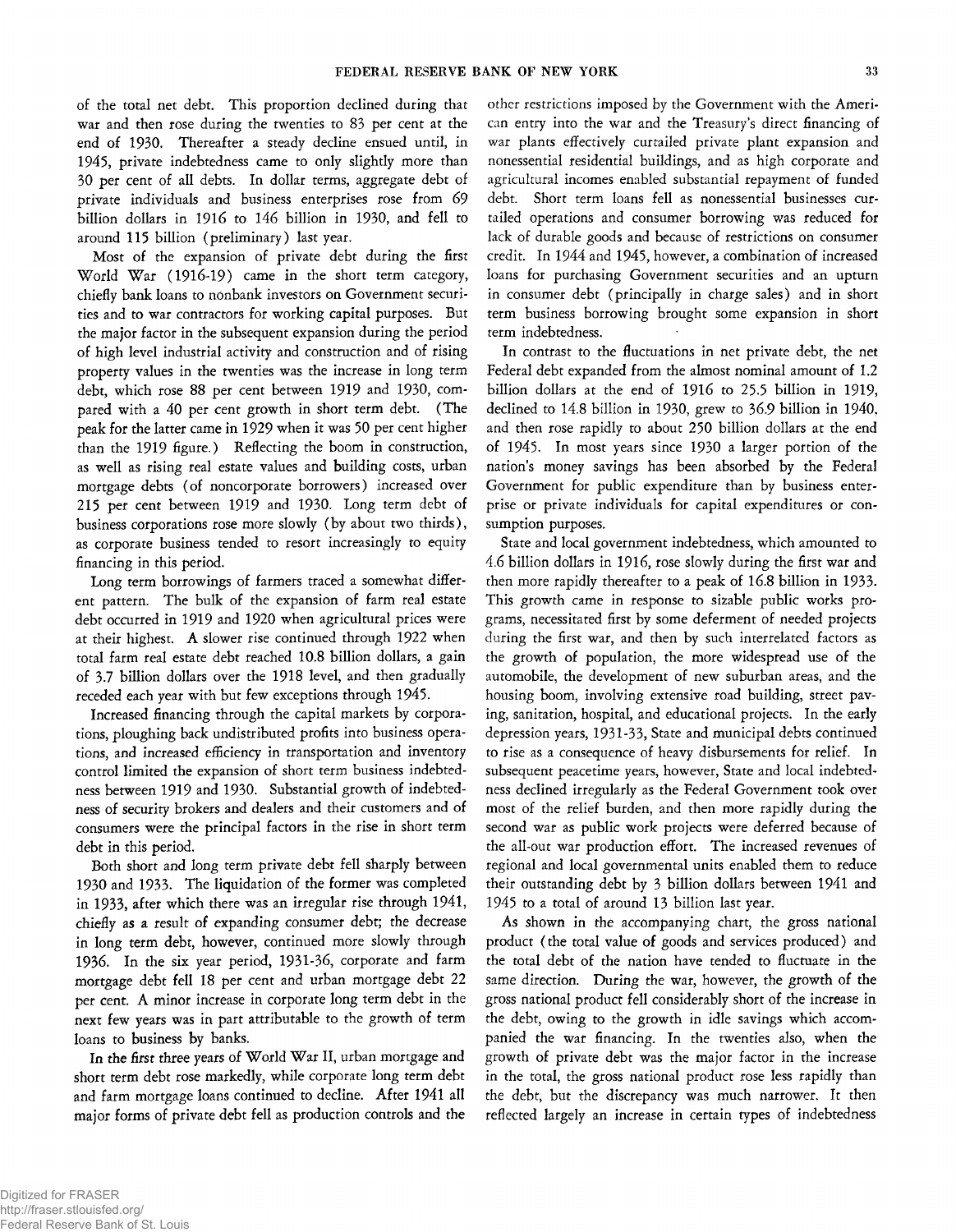such as bank loans for purchasing and carrying securities and stock brokers' loans to their customers trading on margin, which made at best an indirect contribution toward increasing the gross national product. Some portion of the increase in debt in that period probably represented mainly a revaluation of capital assets on the basis of a higher general price level than before the war. A substantial growth of equity financing was a limiting factor in the growth of private debt in this period. On the whole, however, it would seem reasonable to expect a relatively rapid growth in private debt and a decline in public debt in years of rising prosperity ( except, of course, in wartime), and the reverse movements in depression years. This tendency is already apparent in the current postwar period, although the reduction in public debt thus far represents only the use of some of the surplus funds raised in the Victory Loan.

## SURVEY OF OWNERSHIP OF BUSINESS AND PERSONAL DEMAND DEPOSITS, JANUARY 1946

The January survey of the ownership of business and personal demand deposits in all commercial banks in the Second Federal Reserve District presents an opportunity to evaluate the shifts which have occurred in various ownership categories since the termination of the war. The outstanding development between July 1945 and January 1946 was a decline of nearly a billion dollars in balances of manufacturing and mining concerns, following continuous increases since early in 1944. In contrast, there were further increases of about 400 million dollars in retail and wholesale trade accounts and 350 million dollars in personal deposits, both of which were much greater than in the previous six month period. Larger increases than during the previous period were also recorded in aggregate accounts of other nonfinancial businesses except public utilities, and of financial businesses such as investment, loan, insurance agency, and real estate concerns, as well as nonprofit organizations and foreign accounts. Declines during the past six months in place of gains during the period January-July 1945, were recorded for accounts of public utilities, insurance companies, and trust funds of banks. Figures in the accompanying table show that total demand deposits of individuals, partnerships, and corporations in all commercial banks in the Second Federal Reserve District are estimated at 19,816 million dollars as of January 1946, only 72 million, or 0.4 per cent, higher than in July 1945.

The current survey, which is the seventh of a series, includes reports from 126 member banks which have about three fourths of the total business and personal demand deposits of all commercial banks in the District. The reporting banks classified in ownership groups about 68 per cent of their business and personal demand deposits; the accounts classified were the larger ones with the minimum size classified varying according to the size of the bank.

The 13 per cent decline in balances of manufacturing and mining concerns during the half year ended January 1946 carried the deposits of that group to a point lower than any heretofore shown in these surveys which go back to the spring of 1943, although the current level undoubtedly remains much higher than that prevailing before the war. The shrinkage in these deposits may have been due to expenditures for reconversion of plants to peacetime production, together with payments for labor, materials, and other expenses incident to accumulations of goods in process of manufacture. The large rise in balances of retail and wholesale trade concerns partly reflects seasonal trends such as the peak sales of the holiday period and consequent year-end depletion of inventories, particularly for retailers. The continued large increase in personal accounts during the past six months, despite a decline in factory payrolls, suggests that aggregate individual incomes have been relatively well maintained and that many individuals were still showing a preference for cash over investments in Government or other securities.

During the year ended January 1946, the over-all rise in business and personal demand deposits in this District is estimated at 1,190 million dollars, or 6.4 per cent, compared with 1,856 million, or 10.7 per cent, between February 1944 and January 1945. The rate of accumulation in personal accounts slowed down only slightly during the past year, amounting to 14.4 per cent compared with 15.0 per cent in the previous period. Total financial accounts, accounts of nonprofit organizations, and accounts of miscellaneous nonfinancial businesses also showed only slightly slower rates of increase. The growth in wholesale and retail trade deposits, however, slowed considerably between the two periods, to 19.6 per cent during the last year in contrast to 31.4 per cent during the preceding eleven months.

The estimated changes in business and personal demand deposits of all commercial banks in the District since July

**Estimated Ownership of Demand Deposits of Individuals, Partnerships, and Corporations in All Commercial Banks in the Second Federal Reserve District**

|                                                                                              |                                | Millions of dollars                              | Percentage change                   |                              |  |
|----------------------------------------------------------------------------------------------|--------------------------------|--------------------------------------------------|-------------------------------------|------------------------------|--|
| Type of owner                                                                                | Dollar<br>balance<br>Jan. 1946 | Dollar<br>change<br>July 1945<br>t٥<br>Jan. 1946 | <b>July 1945</b><br>ŧо<br>Jan. 1946 | Jan. 1945<br>t٥<br>Jan. 1946 |  |
| Manufacturing and $mining$                                                                   | 6,346                          | --966                                            | $-13.2$                             | $-7.2$                       |  |
| Public utilities, transportation,<br>and communications                                      | 1,454                          | — 16                                             | $-1.1$                              | $+6.5$                       |  |
| Retail and wholesale trade and<br>dealers in commodities<br>All other nonfinancial business, | 3.017                          | $+397$                                           | $+15.2$                             | $+19.6$                      |  |
| including construction and<br>$s$ ervices                                                    | 1.142                          | $+106$                                           | $+10.2$                             | $+11.4$                      |  |
| Total nonfinancial                                                                           | 11,959                         | $-479$                                           | $-3.9$                              | $+1.8$                       |  |
| Insurance companies<br>Trust funds of $banks$<br>All other financial business*               | 749<br>586<br>1,360            | $-64$<br>$-22$<br>$+156$                         | $-7.9$<br>$-3.6$<br>$+13.0$         | $-5.2$<br>$+19.8$<br>$+25.3$ |  |
| Total financial                                                                              | 2,695                          | $+70$                                            | $+2.7$                              | $+14.0$                      |  |
| Nonprofit organizations<br>Personal (including farmers)<br>Foreign accounts                  | 516<br>3,879<br>767            | $+80$<br>$+355$<br>$+46$                         | $+18.3$<br>$+10.1$<br>$+6.4$        | $+24.6$<br>$+14.4$<br>$+8.9$ |  |
| Total demand deposits of<br>individuals, partnerships, and<br>$corportions \ldots \ldots$    | 19,816                         | $+72$                                            | $+0.4$                              | $+ 6.4$                      |  |

\* Including investment, loan, insurance agency, and real estate businesses, etc.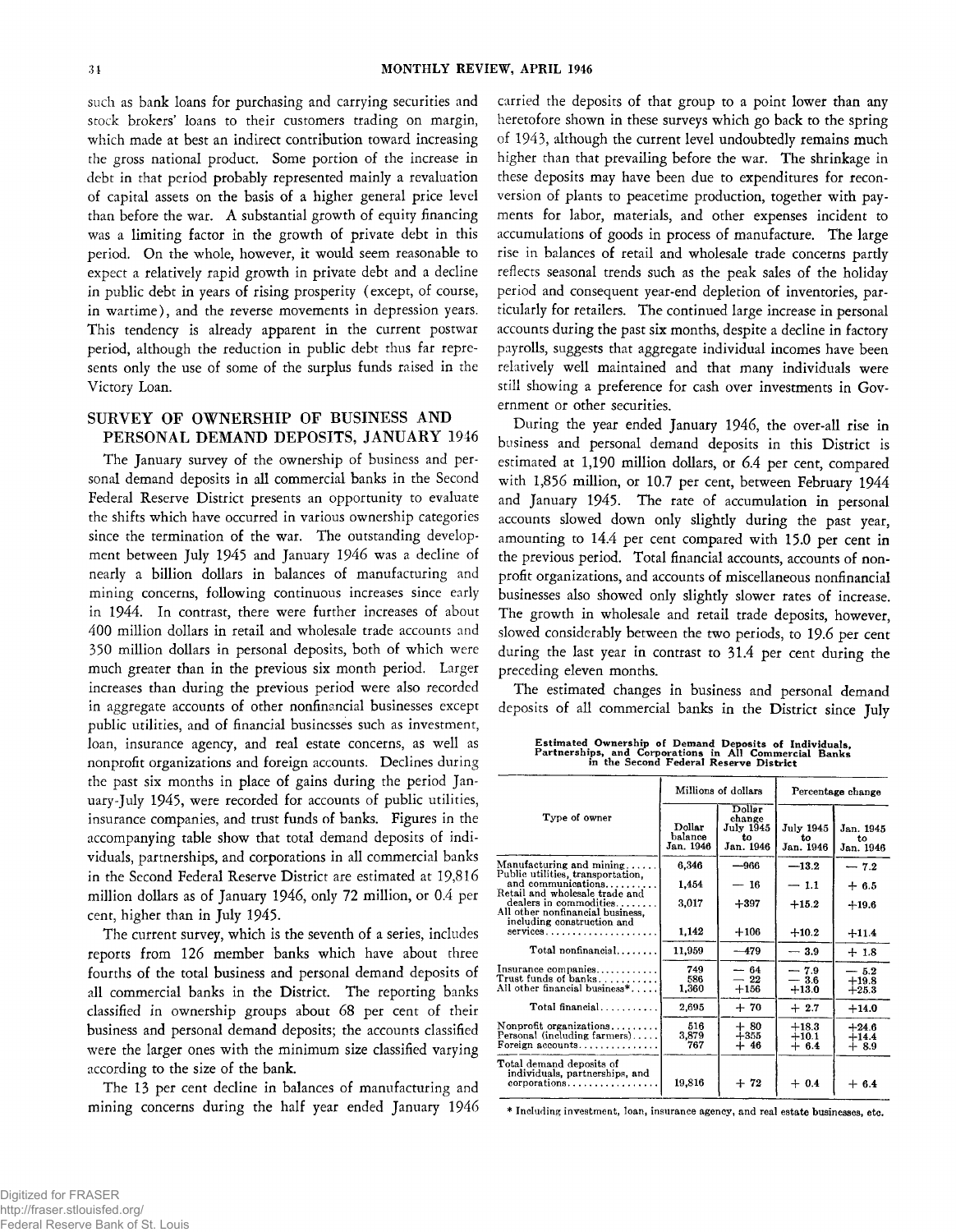

**Ownership of Business and Other Demand Deposits Estimated for All Commercial Banks in the Second Federal Reserve District\***

\* On semiannual survey dates since July 1943.

1943 are shown for various ownership groups in the accompanying chart. The total increase in such deposits during the entire two and one-half year period amounts to nearly 2,400 million dollars, or 14 per cent. The bulk of the increase was in retail and wholesale accounts which rose more than one billion dollars, or 52 per cent, and personal accounts which increased about 900 million, or 30 per cent. Large percentage gains also were recorded for nonprofit organizations, trust funds of banks, and the "all other" group of financial businesses which includes investment, loan, insurance agency, and real estate businesses. Manufacturing and mining company balances showed a net decline of 5 per cent between July 1943 and January 1946, reflecting the sharp reduction during the past six months, and net declines also were recorded in insurance company and foreign accounts.

## DEPARTMENT STORE TRADE

Pre-Easter buying began unusually early this year because of the exceptionally warm weather during March. This factor, together with the continued demand for homefurnishings and men's wear, resulted in another sharp gain in the seasonally adjusted sales index. Since the close of 1945 this indicator of trade activity for the Second District has established a new record each month. The indicated rise of 15 per cent in this index between February and March extended the gain for the first three months of the year to 30 per cent, the largest increase on record for any such short period. The March index is 25 per cent above that of March 1945 which was the peak month of last year.<sup>1</sup>

The New York District is approaching its prewar position in the total United States department store sales. During the war period this District experienced the smallest increase in dollar sales volume recorded for any of the twelve districts, and its share of the United States total dropped from 16 per cent to 13 per cent. With the shift to a peacetime economy, however, it is currently reporting one of the largest year-toyear gains, although the upward trend in department store sales has been accelerated throughout the country since the end of the war.

The dollar volume of department store sales in New York City accounts for about one half of the District's total, while Newark, the second largest city, represents a little under 10 per cent. The small increases in these cities accounted for the lag in total Second District sales during the early years of the war period.<sup>2</sup> Although sales in New York City moved upward

2 Seasonally adjusted indexes of department store sales in six cities of this District have recently been completed. Tabulations of the data from 1925 to date for the six cities shown in the chart are available upon request.

**Department and Apparel Store Sales and Stocks, Second Federal Reserve District, Percentage Change from the Preceding Year**

|                                                                                                                                                                                                                                                                                                       | Net sales                                                                                                                                    |                                                                                                                                                 |                                                                                                                         |
|-------------------------------------------------------------------------------------------------------------------------------------------------------------------------------------------------------------------------------------------------------------------------------------------------------|----------------------------------------------------------------------------------------------------------------------------------------------|-------------------------------------------------------------------------------------------------------------------------------------------------|-------------------------------------------------------------------------------------------------------------------------|
| Locality                                                                                                                                                                                                                                                                                              | Feb. 1946                                                                                                                                    | Jan. through<br>Feb. 1946                                                                                                                       | Stocks on<br>hand<br>Feb. 28, 1946                                                                                      |
| Department stores, Second District<br>Northern New Jersey<br>$Newark$<br>Westchester and Fairfield Counties<br>$Bridgeport.$<br>Lower Hudson River Valley<br>Poughkeepsie<br>Upper Hudson River Valley<br>Albany<br>Central New York State<br>Mohawk River Valley<br>Utica<br>Northern New York State | $+27$<br>$+27$<br>$+29$<br>$+27$<br>$+28$<br>$+19$<br>$+26$<br>$+26$<br>$+36$<br>$+65$<br>$+11$<br>$+26$<br>$+22$<br>$+18$<br>$+27$<br>$+28$ | $+27$<br>$+26$<br>$+28$<br>$+27$<br>$+21$<br>$+14$<br>$+29$<br>$+28$<br>$+35$<br>$+63$<br>$+10$<br>$+28$<br>$+20$<br>$+15$<br>$+32$<br>$^{+37}$ | $+9$<br>$+9$<br>$+10$<br>$+11$<br>$+15$<br>$+16$<br>$+10$<br>$+4$<br>$+10$<br>$+14$<br>$+6$<br>—<br>$+1$<br>— 3<br>$-2$ |
| Southern New York State<br>Binghamton<br>Elmira<br>Western New York State<br>Buffalo<br>Niagara Falls<br>$Rochester. \ldots \ldots \ldots \ldots \ldots \ldots \ldots$<br>Apparel stores (chiefly New York City).                                                                                     | $+24$<br>$+26$<br>$+11$<br>$+24$<br>$+26$<br>$+9$<br>$+23$<br>$+24$                                                                          | $+23$<br>$+26$<br>$+13$<br>$+25$<br>$+29$<br>+ 8<br>$+22$<br>$+24$                                                                              | $+ 6$<br>+ 4<br>$+10$<br>$+8$<br>$+10$<br>$+4$<br>$+12$<br>$+6$                                                         |

**Indexes of Department Store Sales and Stocks Second Federal Reserve District** (1935-39 average=100 per cent)

| Item                                                            | 1945  |      | 1946 |      |
|-----------------------------------------------------------------|-------|------|------|------|
|                                                                 | Feb.  | Dec. | Jan. | Feb. |
| Sales (average daily), unadjusted                               | 137   | 307  | 155  | 174  |
| Sales (average daily), seasonally adjusted                      | 16.5r | 179r | 194r | 210  |
| $Stocks, unadjusted. \ldots \ldots \ldots \ldots \ldots \ldots$ | 144   | 136  | 144  | 156  |
| Stocks, seasonally adjusted                                     | 153   | 150  | 162  | 166  |

r Revised

The adjusted index makes allowance for the shifting date of Easter as well as for variations in the number of shopping days. This year Easter comes three weeks later than in 1945, and the calendar month of March has one less shopping day. The actual total sales for March were about 15 per cent higher than in the corresponding month of last year.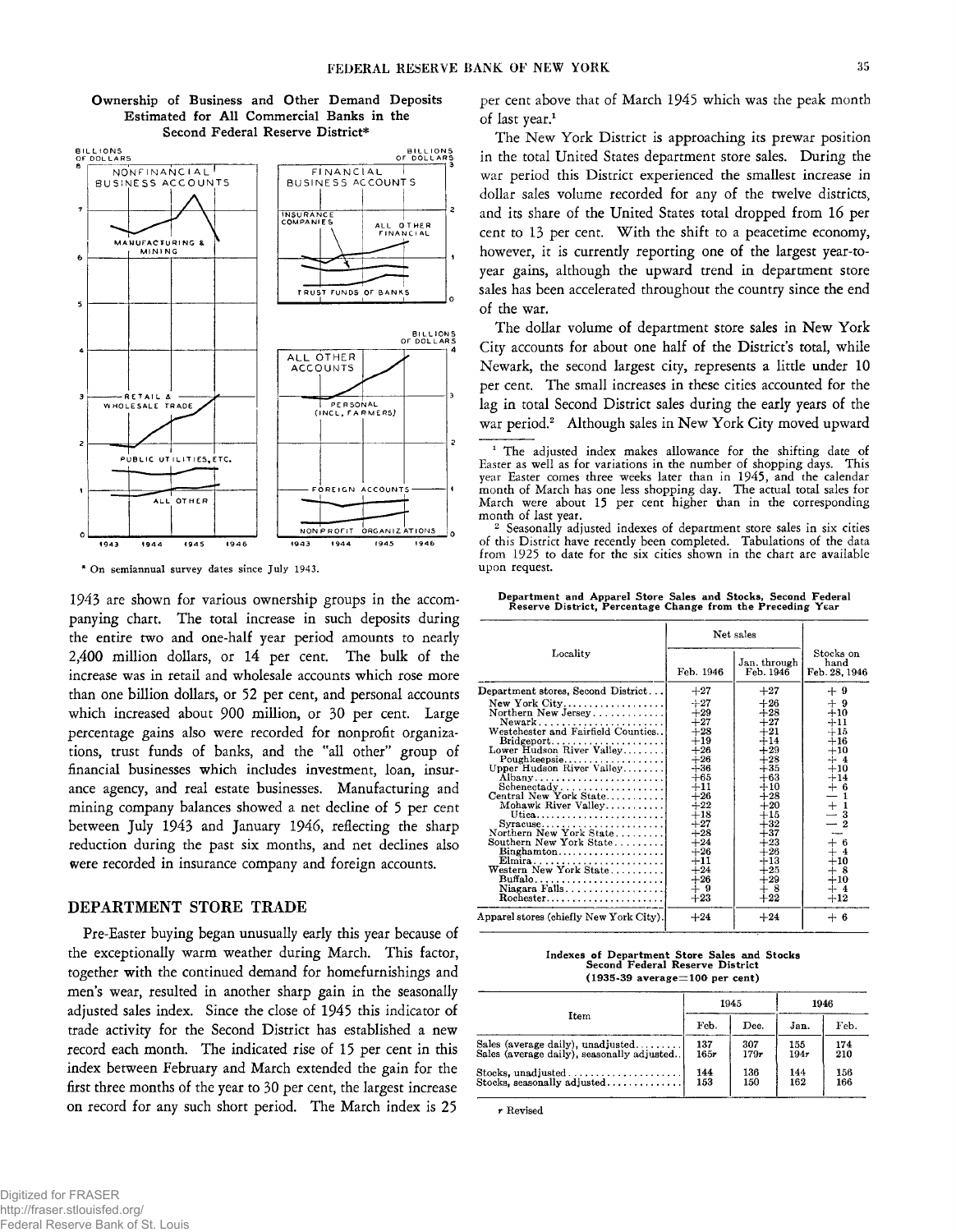

**Indexes of Department Store Sales in Selected Cities in the Second Federal Reserve District, 1940-46 (Adjusted for seasonal variation, 1935-39 average=100 per cent)**



throughout the period, but rather gradually until 1944, it will be noted that sales in Newark leveled off in the spring of 1942 and did not turn upward again until early 1944. Currently, however, the large gains in these cities are the principal factor in the better-than-average increases reported for this District.

In contrast, Bridgeport, Buffalo, and Syracuse department store sales moved sharply upward until the spring of 1942, at rates exceeding slightly that for the United States as a whole, but, as the charts indicate, their records subsequently have been less favorable. In Bridgeport sales declined irregularly in both 1943 and 1944, and although they increased moderately in 1945, this city currently is showing relatively small increases. Sales in Buffalo continued upward after 1942, but the rate of gain began to taper off in 1944 and the increases since then have been below average. In Syracuse year-to-year gains have continued fairly constant, and this city now shows the largest increase over the prewar level of any city in the District. Sales in Rochester have also moved upward at a fairly constant rate, although the total gain over the period has been considerably less than that for Syracuse. The last plotting shown on the chart is for February; indexes for all the cities were at record levels for that month, and preliminary reports indicate that new highs were reached in March.

In spite of the exceptionally high level of sates since the beginning of the year department stores in this District have been able to build up their inventories moderately. The seasonally adjusted index of stocks at the end of February was 10 per cent higher than at the close of last year, but remained 5 per cent below the peak reached last summer. Compared with February last year stocks were 9 per cent higher, a considerably smaller increase than in sales, however.

During February, department stores continued to place

exceptionally large orders for merchandise, and outstanding orders at the close of the month were at a new high, 10 per cent above January and 20 per cent above the year earlier level. The dollar volume of orders plus stocks on hand are the equivalent of sales for the next six months at the level ( seasonally adjusted) of the first quarter of this year. This ratio of orders plus stocks to sales is about 50 per cent above the prewar (1940) ratio.

#### Indexes of Business

| Index                                                                                      | 1945     |          | 1946             |          |
|--------------------------------------------------------------------------------------------|----------|----------|------------------|----------|
|                                                                                            | Feb.     | Dec.     | Jan.             | Feb.     |
| Industrial production*, $1935-39 = 100$<br>(Board of Governors, Federal Reserve<br>System) | 236      | 164      | 160              | 154p     |
| Electric power output*, $1935-39 = 100$<br>(Federal Reserve Bank of New York)              | 206      | 187      | 187              | 184p     |
| Ton-miles of railway freight*, $1935-39 = 100$<br>(Federal Reserve Bank of New York)       | 231      | 181      | 183p             |          |
| Sales of all retail stores*, $1935-39 = 100$<br>(Department of Commerce)                   | 193      | 211      | 228p             |          |
| Factory employment<br>United States, $1939 = 100$<br>(Bureau of Labor Statistics)          | 162      | 122      | 123              | 118p     |
| New York State, $1935-39 = 100$<br>(New York State Dept. of Labor)                         | 144      | 118      | 119              | 112p     |
| Factory payrolls<br>United States, $1939 = 100$<br>(Bureau of Labor Statistics)            | 334      | 215      | 217p             |          |
| New York State, $1935-39 = 100$<br>(New York State Dept. of Labor)                         | 290      | 224      | 227              | 206p     |
| Income payments*, $1935-39 = 100$<br>(Department of Commerce)                              | 245      | 234      | 232p             |          |
| Wage rates, $1926 = 100$<br>(Federal Reserve Bank of New York)                             | 169      | 168      | 170p             |          |
| Consumers' prices, $1935-39 = 100$<br>(Bureau of Labor Statistics)                         | 127      | 130      | 130 <sub>v</sub> |          |
| Velocity of demand deposits*, $1935-39 = 100$<br>(Federal Reserve Bank of New York)        |          |          |                  |          |
| New York $City$<br>Outside New York City                                                   | 85<br>74 | 99<br>84 | 101<br>79        | 91<br>79 |

\* Adjusted for seasonal variation. p Preliminary.